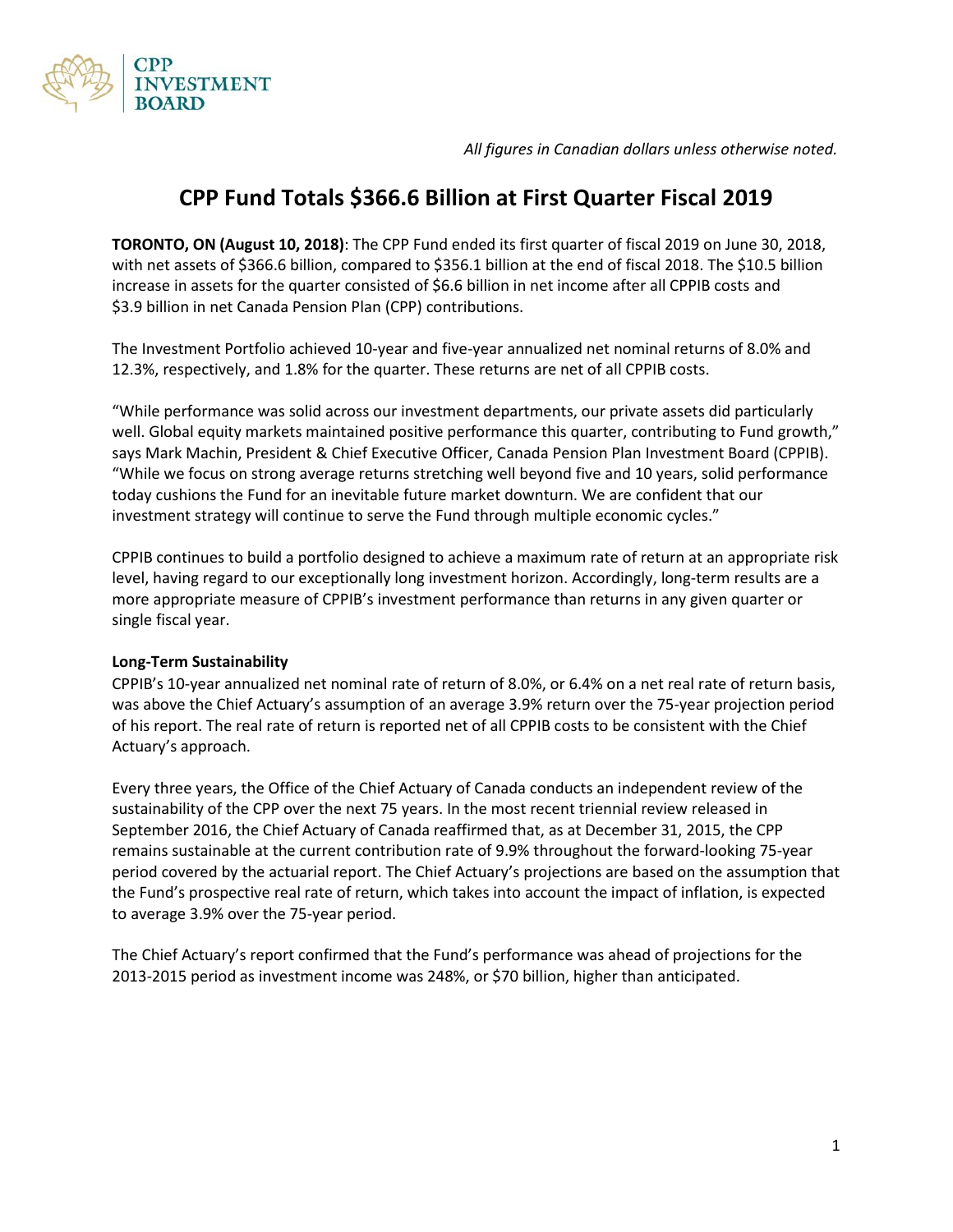

# Five and 10-Year Returns<sup>1,2</sup>

(for the quarter ending June 30, 2018)

|                              | <b>Investment Rate of Return</b><br>(Nominal) | <b>Investment Rate of Return</b><br>(Real) | Net Income <sup>3</sup> |
|------------------------------|-----------------------------------------------|--------------------------------------------|-------------------------|
| 5-Year<br><b>Annualized</b>  | 12.3%                                         | 10.4%                                      | \$154.8 billion         |
| 10-Year<br><b>Annualized</b> | 8.0%                                          | 6.4%                                       | \$188.6 billion         |

<sup>1</sup> After all CPPIB costs.

<sup>2</sup> Rates of return are calculated on a time-weighted basis. They reflect the performance of the Investment Portfolio, which excludes the Cash for Benefits Portfolio.

3 Dollar figures are cumulative.

#### **Asset Mix**

| For the quarter ending June 30, 2018             |                  |       |  |
|--------------------------------------------------|------------------|-------|--|
| (\$ billions)                                    |                  |       |  |
|                                                  | $\overline{\xi}$ | %     |  |
|                                                  |                  |       |  |
| <b>Public Equities</b>                           |                  |       |  |
| Canadian                                         | 9.1              | 2.5   |  |
| Foreign                                          | 98.4             | 26.9  |  |
| Emerging                                         | 30.6             | 8.3   |  |
|                                                  | 138.1            | 37.7  |  |
|                                                  |                  |       |  |
| <b>Private Equities</b>                          |                  |       |  |
| Canadian                                         | 1.0              | 0.3   |  |
| Foreign                                          | 65.3             | 17.8  |  |
| Emerging                                         | 10.1             | 2.8   |  |
|                                                  | 76.4             | 20.9  |  |
|                                                  |                  |       |  |
| <b>Government Bonds</b>                          |                  |       |  |
| Non-marketable                                   | 22.7             | 6.2   |  |
| Marketable                                       | 58.5             | 15.9  |  |
|                                                  | 81.2             | 22.1  |  |
| <b>Credit Investments</b>                        | 25.0             | 6.8   |  |
|                                                  |                  |       |  |
| <b>Real Assets</b>                               |                  |       |  |
| <b>Real Estate</b>                               | 46.2             | 12.6  |  |
| Infrastructure                                   | 29.0             | 7.9   |  |
| <b>Energy and Resources</b>                      | 6.2              | 1.7   |  |
| Power and Renewables                             | 4.0              | 1.1   |  |
|                                                  | 85.4             | 23.3  |  |
| <b>External Debt Issuance</b>                    | (24.7)           | (6.7) |  |
| Cash and Absolute Return Strategies <sup>1</sup> | (15.1)           | (4.1) |  |
| <b>Investment Portfolio</b>                      | 366.3            | 100.0 |  |
| <b>Cash for Benefits Portfolio</b>               | 0                | 0     |  |
| Net Investments <sup>2</sup>                     | 366.3            | 100.0 |  |

<sup>1</sup>The negative balance of \$15.1 billion in Cash & Absolute Return Strategies represents the net amount of financing through derivatives and repurchase agreements, and the current net position from Absolute Return Strategies.

<sup>2</sup> Excludes non-investment assets (such as premises and equipment) and non-investment liabilities, totalling \$0.3 billion for Q1 2019. As a result, net investments will differ from the net assets figure of \$366.6 billion.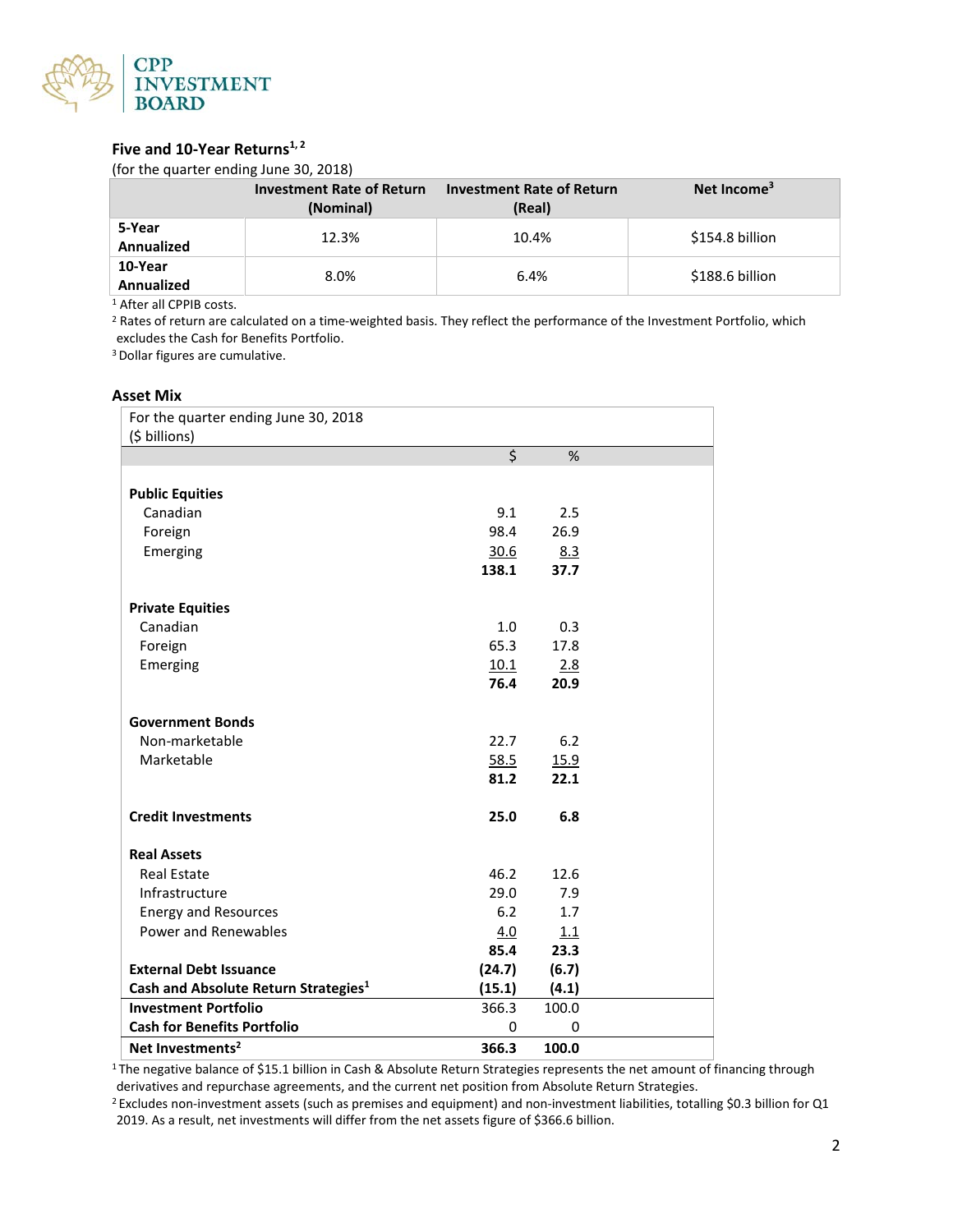

# **Q1 Investment Highlights:**

#### **Real Assets**

- Announced an R\$ 500 million (C\$175 million) equity target for a 20% interest in the newly established Goodman Brazil Logistics Partnership to invest in prime logistics and industrial assets in the key gateway cities of São Paulo and Rio de Janeiro. Launched by Goodman Group, the R\$ 2.5 billion (C\$880 million) joint venture also includes global investors APG, First State Super and GIC.
- Completed a transaction with Enbridge Inc. and its related entities (Enbridge) under which CPPIB acquired 49% of Enbridge's interests in select North American onshore renewable power assets, as well as 49% of Enbridge's interests in two German in-construction offshore wind projects, for approximately C\$2.25 billion, including funding of future construction expenditures. In addition, CPPIB and Enbridge agreed to form a partnership to pursue future European offshore wind investment opportunities.
- Acted as an anchor investor in the first private infrastructure investment trust in India, known as IndInfravit Trust (IndInfravit), alongside Allianz Capital Partners, on behalf of Allianz insurance companies. Sponsored by L&T Infrastructure Development Projects Limited, IndInfravit will initially own five operational toll roads in India. CPPIB invested approximately C\$200 million for 30% of IndInfravit units.
- Entered into a joint venture partnership with GIC to acquire Kumho Asiana Main Tower, a Grade A office building in Seoul, South Korea, from Kumho Asiana Group, parent of Asiana Airlines, for KRW418 billion (C\$510 million). CPPIB and GIC will each own a 50% stake in this landmark property, which is located in Seoul's Central Business District.
- Invested an additional INR 9.38 billion (C\$185 million) into the Island Star Malls Developers Pvt. Ltd. (ISMDPL), the strategic investment venture co-owned with The Phoenix Mills Limited (PML). Through this second tranche, CPPIB's total investment in ISMDPL is now INR 16.62 billion (C\$328 million), representing a 49% ownership stake.
- Acquired a 396 megawatt portfolio of contracted renewable energy projects in Canada for C\$740 million through CPPIB's wholly owned subsidiary, Cordelio Power.

### **Credit Investments**

• Acquired a US\$400 million interest in a US\$3.3 billion A-note secured by a Class-A office building located in the Central Business District of Hong Kong.

#### **Active Equities**

• Invested approximately US\$600 million in Ant International Co., Limited, a subsidiary of Ant Small and Micro Financial Services Group Co., Ltd. (Ant Financial). Ant Financial is a tech company dedicated to bringing more secure, transparent, cost-effective and inclusive financial services to individuals and small and medium enterprises globally.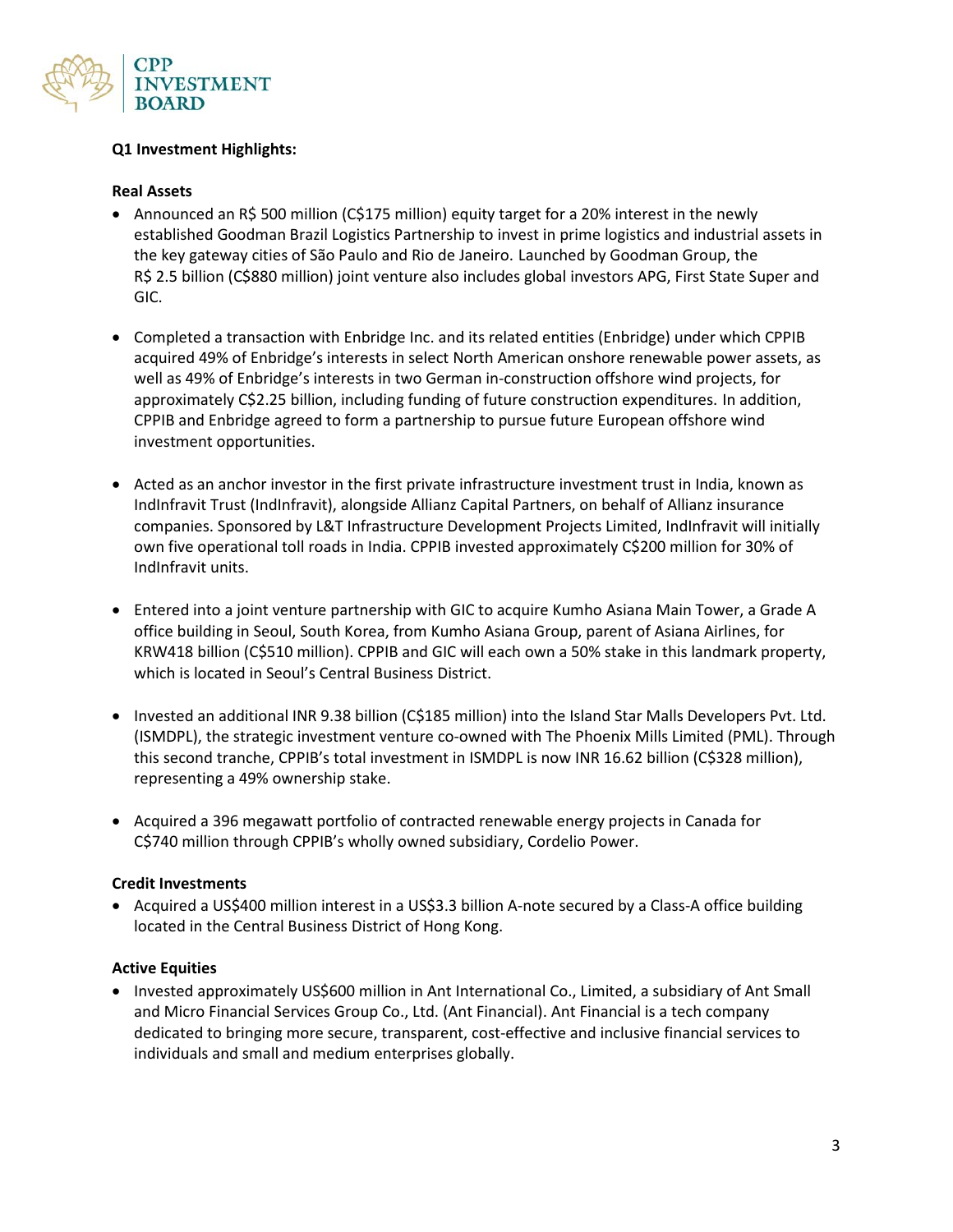

## **Investment highlights following the quarter end include:**

### **Private Equity**

• Signed an agreement to acquire a stake in Sportradar alongside TCV at an enterprise value of €2.1 billion. Sportradar is the global leader in analyzing and leveraging the power of sports data and serves as the official partner of the NBA, NFL, NHL and NASCAR as well as FIFA and UEFA.

#### **Real Assets**

- Partnered with ESR and its Seoul-based subsidiary Kendall Square Asset Management to invest up to US\$500 million in a newly established investment vehicle targeting modern logistics facilities in South Korea. The portfolio will be comprised of Grade-A facilities in key locations servicing diverse tenant demands. The vehicle will initially invest in a seed portfolio of six logistics facilities with an aggregate gross floor area of 270,000 square metres, which are already managed by Kendall Square Asset Management.
- Acquired a prime logistics asset in Northern New Jersey for US\$150 million through the Goodman North American Partnership with Goodman Group. CPPIB invested approximately US\$70 million for a 45% interest. The 617,000 square-foot logistics warehouse is fully leased to an investment-grade, e-commerce tenant as its primary last-mile distribution point for New York City.
- Committed to invest up to C\$305 million in Wolf Midstream Inc. (Wolf) to support the construction of the Alberta Carbon Trunk Line (ACTL). Wolf and Enhance Energy entered into a project development and coordination agreement related to the construction and operation of the ACTL, a 240-kilometre carbon dioxide capture and pipeline transportation asset in Alberta. Wolf will construct, own and operate the ACTL.
- Formed a joint venture with WPT Industrial Real Estate Investment Trust and Alberta Investment Management Corporation to aggregate a portfolio of industrial properties in strategic U.S. logistics markets through a value-add and development investment strategy. The joint venture will target investing up to US\$1 billion of combined equity. CPPIB will own a 45% interest in the joint venture.
- Committed to invest approximately US\$1.0 billion in Encino Acquisition Partners (EAP) to support EAP's acquisition of Chesapeake Energy's Utica Shale oil and gas assets in Ohio for a total consideration of US\$2.0 billion in cash. CPPIB and Encino Energy formed EAP in 2017 to acquire large, high-quality oil and gas production and development assets in the U.S. lower 48 states. CPPIB owns approximately 98% of EAP.
- Formed a joint venture with Boston Properties, Inc., one of the largest public owners and developers of office buildings in the United States, and completed the acquisition of Santa Monica Business Park in the Ocean Park neighborhood of Santa Monica, California, for a purchase price of approximately US\$627.5 million. As part of the joint venture, CPPIB will invest US\$147.4 million for a 45% ownership in the Business Park.
- Launched a new investment cooperation with Longfor Group Holdings Limited to invest in rental housing programs in China with an initial targeted investment of approximately US\$817 million.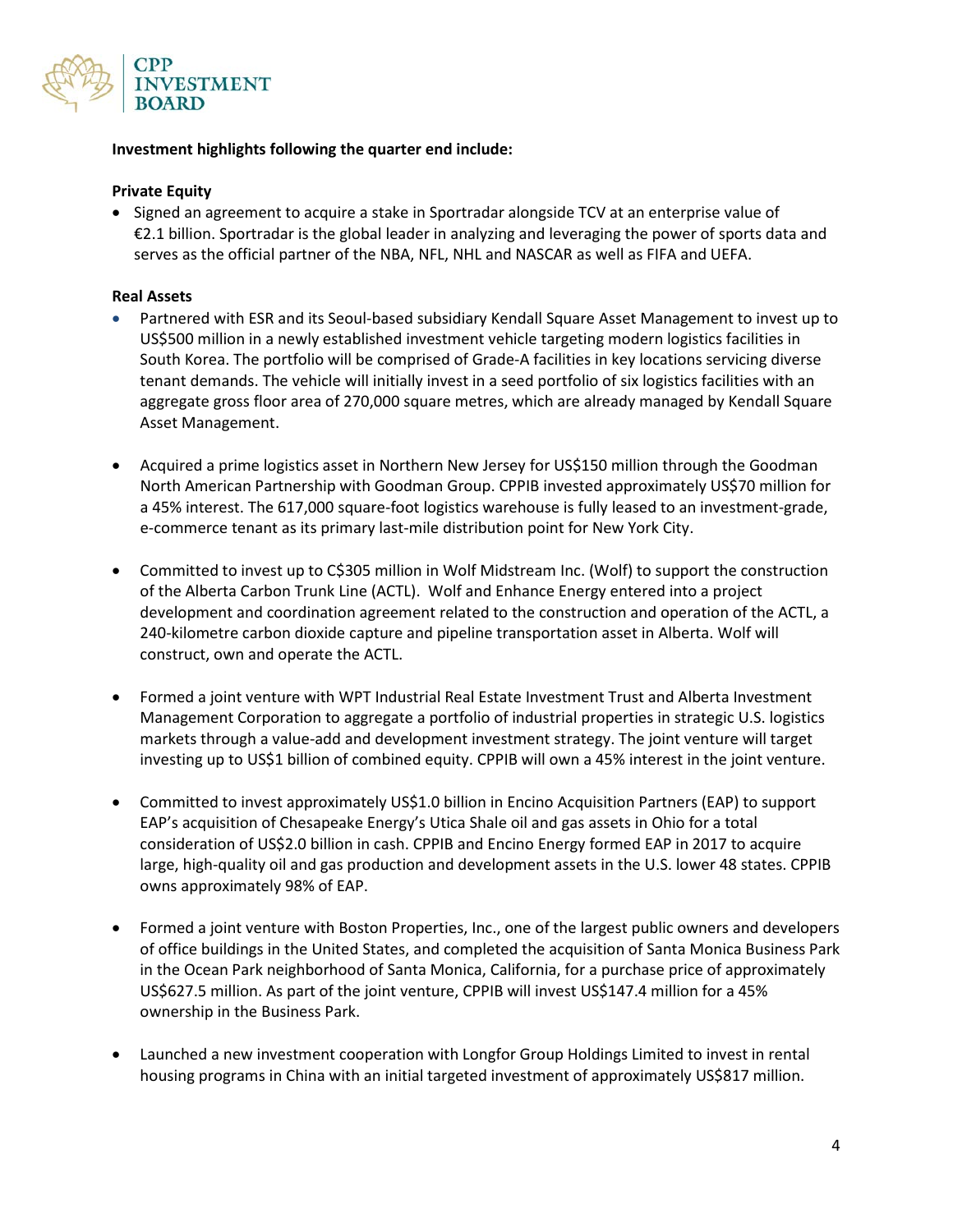

#### **Credit Investments**

- Signed an agreement to acquire a portfolio of Spanish non-performing loans with a gross book value of approximately €1,000 million from Banco Bilbao Vizcaya Argentaria, S.A.
- Invested US\$260 million in the first lien term loan for Getronics, a leading European provider of digital transformation solutions. The financing supported Getronics' acquisition of Pomeroy, a leading U.S. provider of digital workplace transformation services, creating a global IT services platform company.

### **Active Equities**

• Invested US\$50 million in the Series B Preferred Share financing of Zoox, a U.S. technology company focused on developing a fully integrated autonomous vehicle mobility solution including building and operating a fleet of specially designed robo-taxis.

#### **Corporate Highlights:**

- Dr. Heather Munroe-Blum was reappointed as Chairperson for a term expiring October 2020. Dr. Munroe-Blum first became a Director of CPPIB in 2010 and assumed the role of Chairperson in 2014. She also sits on the boards of the Royal Bank of Canada, CGI Group and the Gairdner Foundation, and was the Principal and Vice-Chancellor (President) of McGill University from 2003-2013.
- We welcomed the appointment of Chuck Magro to CPPIB's Board of Directors. Appointed in July 2018, Mr. Magro is President and Chief Executive Officer of Nutrien Ltd. He serves on the boards of the International Fertilizer Association and the International Plant Nutrition Institute and serves as chair of Canpotex Limited, The Fertilizer Institute and the Nutrients for Life Foundation.
- Mark Machin, President and CEO, was named one of Canada's Top 10 CEOs by Glassdoor, one of the world's leading job and recruitment websites. Among CEOs in Canada, Mark received a 98% approval rating. The rating is based on anonymous and voluntary CPPIB employee reviews on Glassdoor throughout the year. Among the 770,000 companies reviewed on Glassdoor, the average CEO approval rating is 69%.
- CPPIB Capital Inc. (CPPIB Capital), a wholly owned subsidiary of CPPIB, issued its inaugural green bond valued at \$1.5 billion. This financing provides additional funding for CPPIB as it increases its holdings in renewables and energy efficient buildings as world demand gradually transitions in favour of such investible assets. This is the largest Canadian green bond issuance to date and marks a pioneering moment for CPPIB, as the first pension fund to issue a Green Bond.

#### **About Canada Pension Plan Investment Board**

Canada Pension Plan Investment Board (CPPIB) is a professional investment management organization that invests the funds not needed by the Canada Pension Plan (CPP) to pay current benefits on behalf of 20 million contributors and beneficiaries. In order to build a diversified portfolio of CPP assets, CPPIB invests in public equities, private equities, real estate, infrastructure and fixed income instruments. Headquartered in Toronto, with offices in Hong Kong, London, Luxembourg, Mumbai, New York City, São Paulo and Sydney, CPPIB is governed and managed independently of the Canada Pension Plan and at arm's length from governments. At June 30, 2018, the CPP Fund totalled \$366.6 billion. For more information about CPPIB, please visi[t www.cppib.com](http://www.cppib.com/) or follow us on [LinkedIn,](https://www.linkedin.com/company/cpp-investment-board?trk=hb_tab_compy_id_23230) [Facebook](https://www.facebook.com/cppib/) o[r Twitter.](https://twitter.com/cppib)